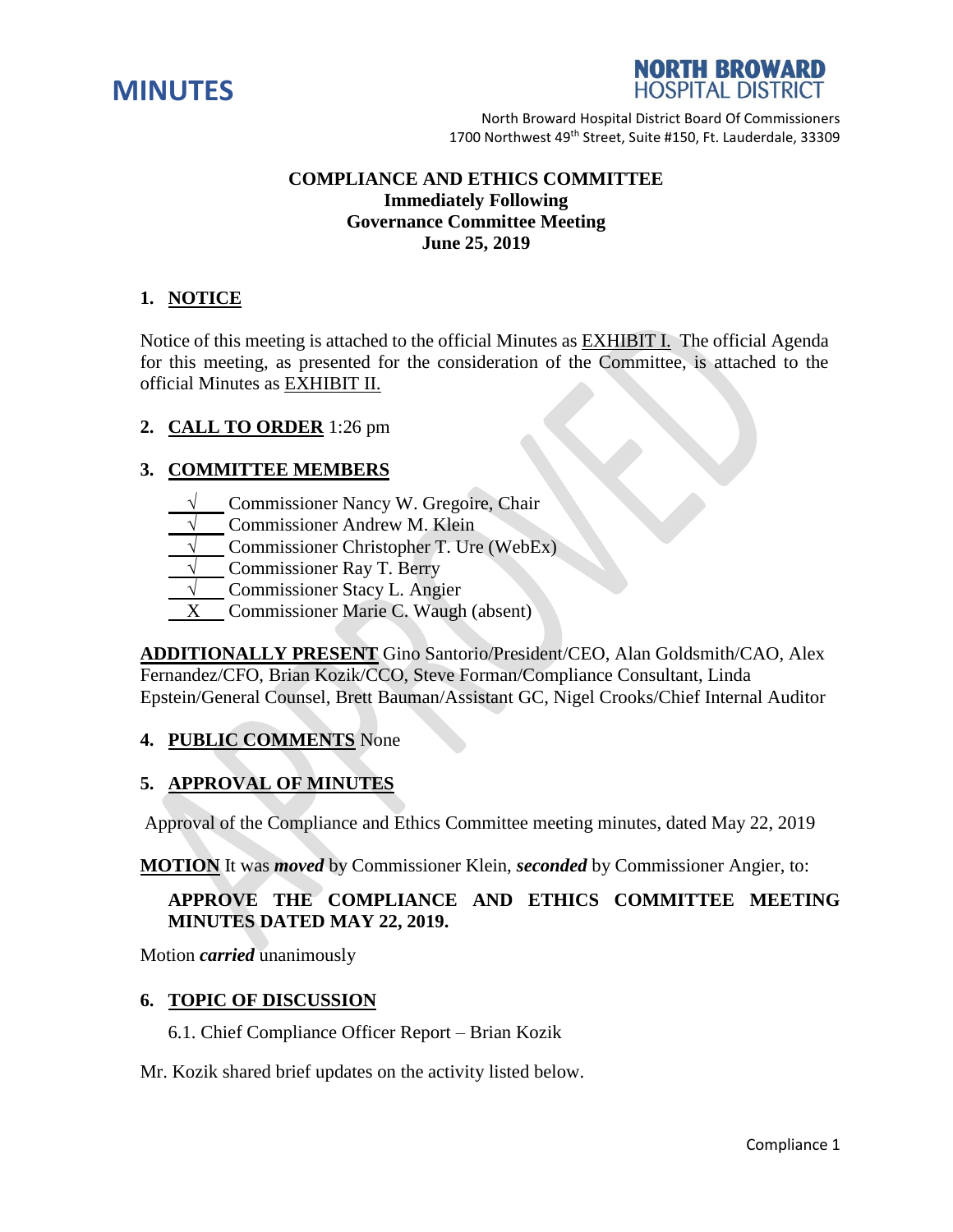



- o Automated annual conflict of interest survey
- o Schedule for regional compliance committee meetings (invitation extended to Board Members)
- o Draft of compliance subcommittee charter
- o Creation of scorecard for regional compliance committees
- o Weekly compliance staff meetings to include leaders from legal, audit, claims and insurance services
- o Two-day training given by the Association of Certified Fraud Examiners
- o Next Generation Compliance Track platform
- o Schedule for first Ambulatory Compliance Committee meeting
- o Focus arrangement quarterly audits
- o Tracking renumerations audits for leases, call coverage, and medical directorships
- o Condition Code 44, audit observation stay
- o Engagement of vendor to review Broward Health's information system related to security and privacy
- o Management engagement plan to comply with annual CIA compliance training
- o Department of Health and Human Services' recommendation on noticing physicians of Broward Health's laboratory compliance program
- o December 2018, Office of Inspector General's audit of Broward Health's Medicare regional administrative contractor, First Coast Services
- o Update to stipulated penalties received for failure to comply with specific sections of the Corporate Integrity Agreement. Mr. Kozik clarified that the issues occurred in 2017-2018, prior to his arrival and the formation of the new compliance program

**MOTION** It was *moved* by Commissioner Klein, *seconded* by Commissioner Angier, that:

**THE COMPLIANCE AND ETHICS COMMITTEE RECOMMEND THAT THE BOARD OF COMMISSIONERS OF THE NORTH BROWARD HOSPITAL DISTRICT AUTHORIZE THE PRESIDENT/CEO TO RESOLVE ANY CONCERNS OR PENALTIES WITH THE OFFICE OF INSPECTOR GENERAL THAT WOULD INCLUDE PAYMENT FOR STIPULATED PENALTIES.**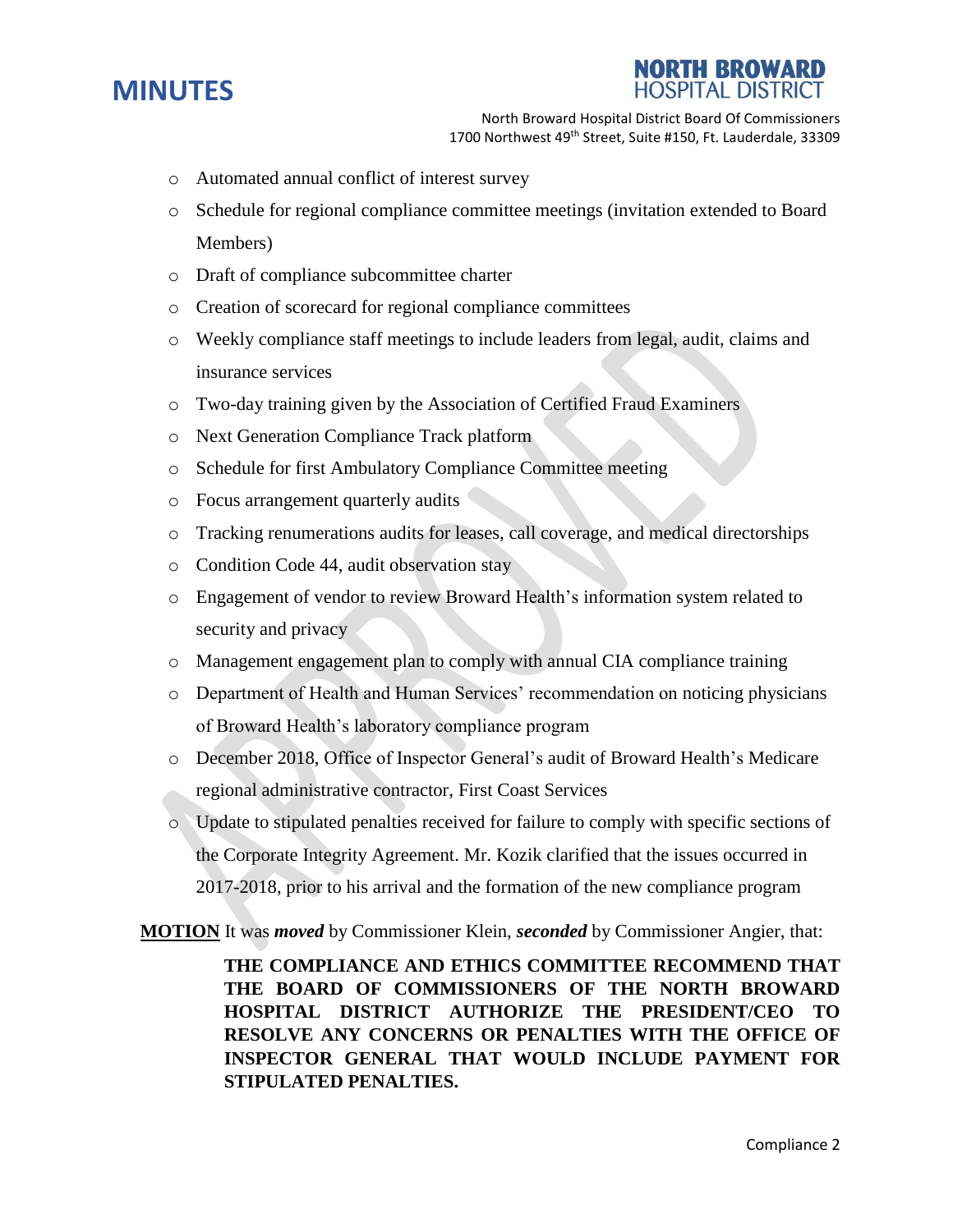



Motion *carried* unanimously

Commissioner Berry recommended the organization request the amount paid in stipulated penalties be waived or returned as indigent care funds. He also requested that all future stipulated penalties be reported to the Board.

Commissioner Angier requested that the savings received by changing Broward Health's Independent Review Organization firm be used to pay the stipulated penalties.

\*Continuation of Mr. Kozik's report below.

- o Permanent General Counsel position reported to the Office of Inspector General
- o HIPAA breaches reported to the Office of Inspector General
- o Blanket and individual waivers requested from the Office of Inspector General
- o Internal interviews scheduled with Independent Review Organization
- 6.2 GA-004-001 Compliance Department and Human Resource Protocol

**MOTION** It was *moved* by Commissioner Angier, *seconded* by Commissioner Berry, to:

# **APPROVE THE GA-004-001 COMPLIANCE DEPARTMENT AND HUMAN RESOURCE PROTOCOL POLICY.**

Motion *carried* unanimously

#### 6.3 GA-004-004 Duty to Report

**MOTION** It was *moved* by Commissioner Berry, *seconded* by Commissioner Angier, to:

#### **APPROVE THE GA-004-004 DUTY TO REPORT POLICY.**

Motion *carried* unanimously

6.4 GA-004-305 Non-Retaliation or Retribution

**MOTION** It was *moved* by Commissioner Berry, *seconded* by Commissioner Angier, to:

# **APPROVE THE GA-004-305 NON-RETALIATION OR RETRIBUTION POLICY.**

Motion *carried* unanimously